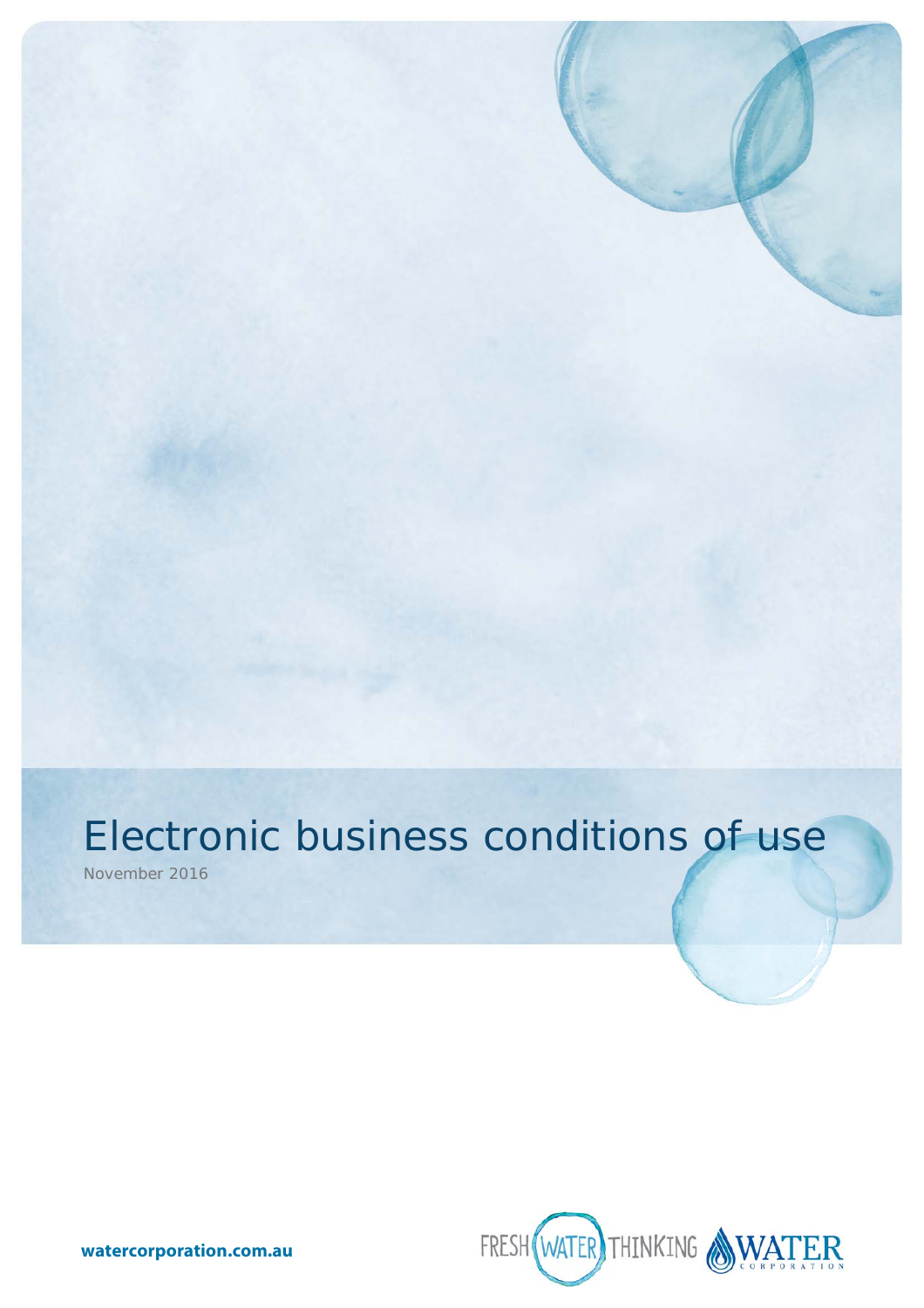

This document provides Water Corporation's Electronic Business Conditions of Use. These are to be applied to all applications, which are developed for external users of the Corporation's website applications, and other internet based computer interactions.

The conditions are made up in 3 parts: Part A, Part B sections 1-4 and Part B section 5.

**Part A:** Contains general information about Water Corporation's website. These are not legally binding conditions, but provide important background information about the website.

**Part B**: This part is made up of 5 sections. Sections 1-4 relate to non-registered users of the website. Sections 1-5 apply to registered users of an application and such users must acknowledge that they have read and agree to these conditions.

# **Part A - general information**

#### **Purpose of Water Corporation website**

This website is provided to enhance customer service and to contribute to the efficiency and effectiveness of interactions between Water Corporation and its customers. Reasonable efforts have been made to ensure that the information and advice provided on this website is in good faith on an 'as-is' basis derived from sources believed to be reliable and accurate.

#### **Browser versions supported**

This website supports the following browser types and versions:

- Chrome (versions  $40+$ )
- Firefox (versions  $37+$ )
- Internet Explorer (versions 10 & 11)
- Safari (versions 6+)
- Android (standard browser)
- iOS (standard browser and Chrome).

Availability of website functionality may be limited on browser versions older than those specified.

#### **Cookies**

The Water Corporation uses "cookies" and similar technology on its websites.

The use of such technology is an industry standard, and will be used to monitor the effectiveness of Water Corporation advertising and how you use our websites. The Water Corporation also uses cookies to generate statistics, measure user activity, improve the website/applications and to enhance the customer experience.

Personal and statistical information is only collected from this website in accordance with our [Privacy Policy.](https://www.watercorporation.com.au/legal/privacy)

### **Availability**

Water Corporation will endeavour to have the general functions of this website fully available to you 24 hours per day, 7 days per week.

Specific applications operating within this website may have restrictions on availability due to operational or security constraints.

PM#9749954

watercorporation.com.au

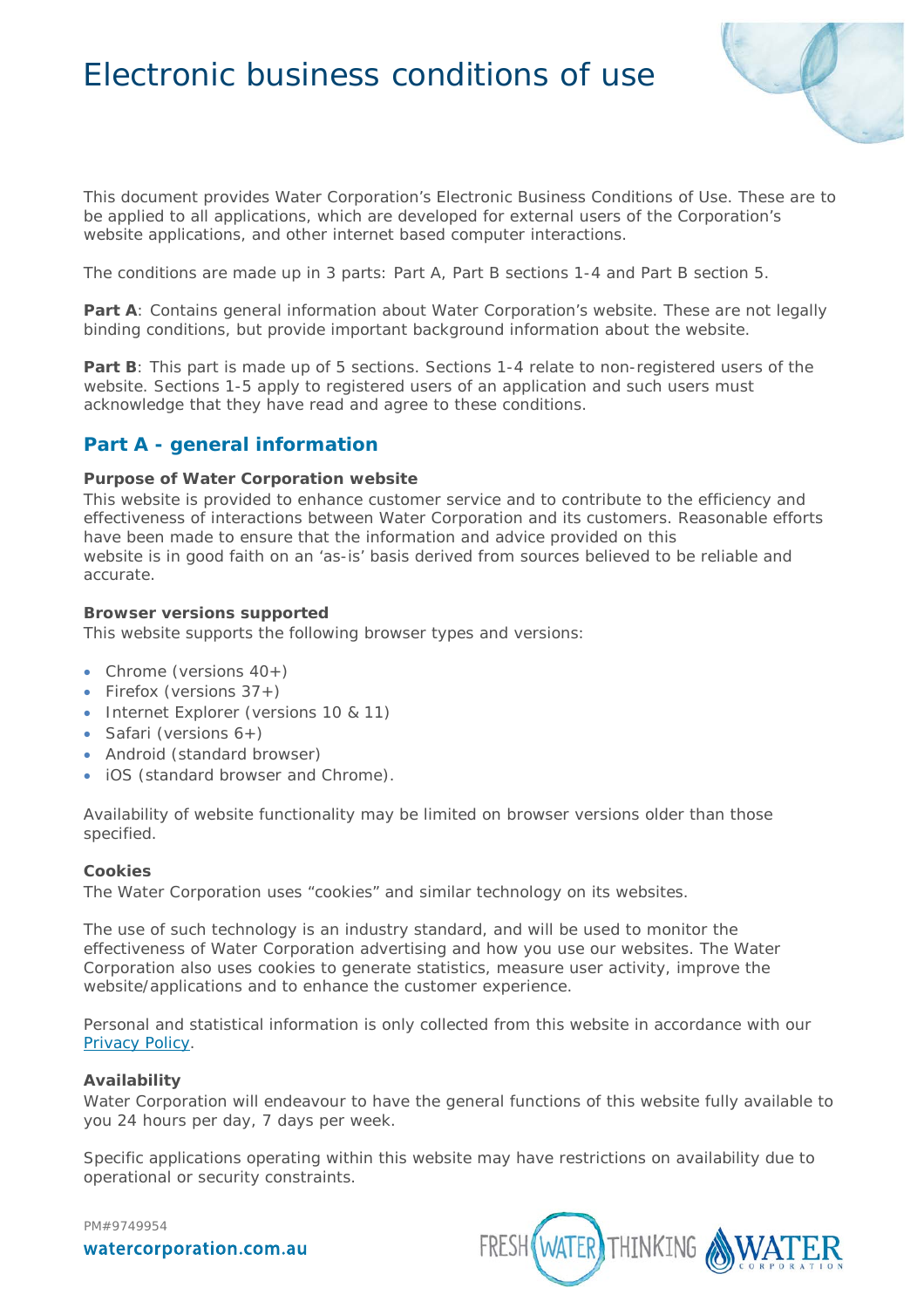

You should ensure that you have other means of undertaking urgent or time sensitive transactions and obtaining information, if for any reason this website is unavailable.

Water Corporation may need to temporarily suspend the service for operational reasons, such as planned maintenance or upgrades, in which case we will endeavour to provide sufficient advance notice of any planned outage. Water Corporation will endeavour to restore the service as soon as possible after any such outage.

Water Corporation may need to alter code or access details or technical specifications associated with the service for operational reasons. Where we need to inform you about this, we will endeavour to provide sufficient advance notice regarding any possible changes.

#### **Contacting Water Corporation**

For general enquiries relating to this website please [contact us.](https://www.watercorporation.com.au/about-us/contact-us)

For application specific enquiries, please use the [Contact us link](https://www.watercorporation.com.au/about-us/contact-us) when you are logged on to that application.

#### **Links to Water Corporation's website**

Please [contact us](https://www.watercorporation.com.au/about-us/contact-us) to request permission to provide links to any page, image or other item on this website.

#### **Errors and omissions**

Water Corporation would appreciate notification from you of any errors identified within this website or its applications or the information provided by contacting us on **13 13 85** or via [Contact us.](https://www.watercorporation.com.au/about-us/contact-us) We will endeavour to correct the errors during normal business hours.

#### **Customer feedback and enquiries**

Email enquiries and customer feedback will be processed within the same parameters as the normal business correspondence targets outlined in our [Customer Charter.](http://www.watercorporation.com.au/Home/Residential/About%20us/Our%20commitments/Our%20promise%20to%20you)

# **Part B - electronic business general conditions for use of our website**

# **1. Agreement acknowledgment**

### **1.1 Agree to continue**

1.1.1 By accessing and using this website, you agree to be bound by and to comply with these General Conditions, which apply to your access and use of the website and to the performance of the website, and the information, services and other material contained on the website or provided by it.

1.1.2 Please read and ensure that you clearly understand and accept these General Conditions before you proceed to use this website. Please exit this website if you do not agree to accept and be bound by these General Conditions.

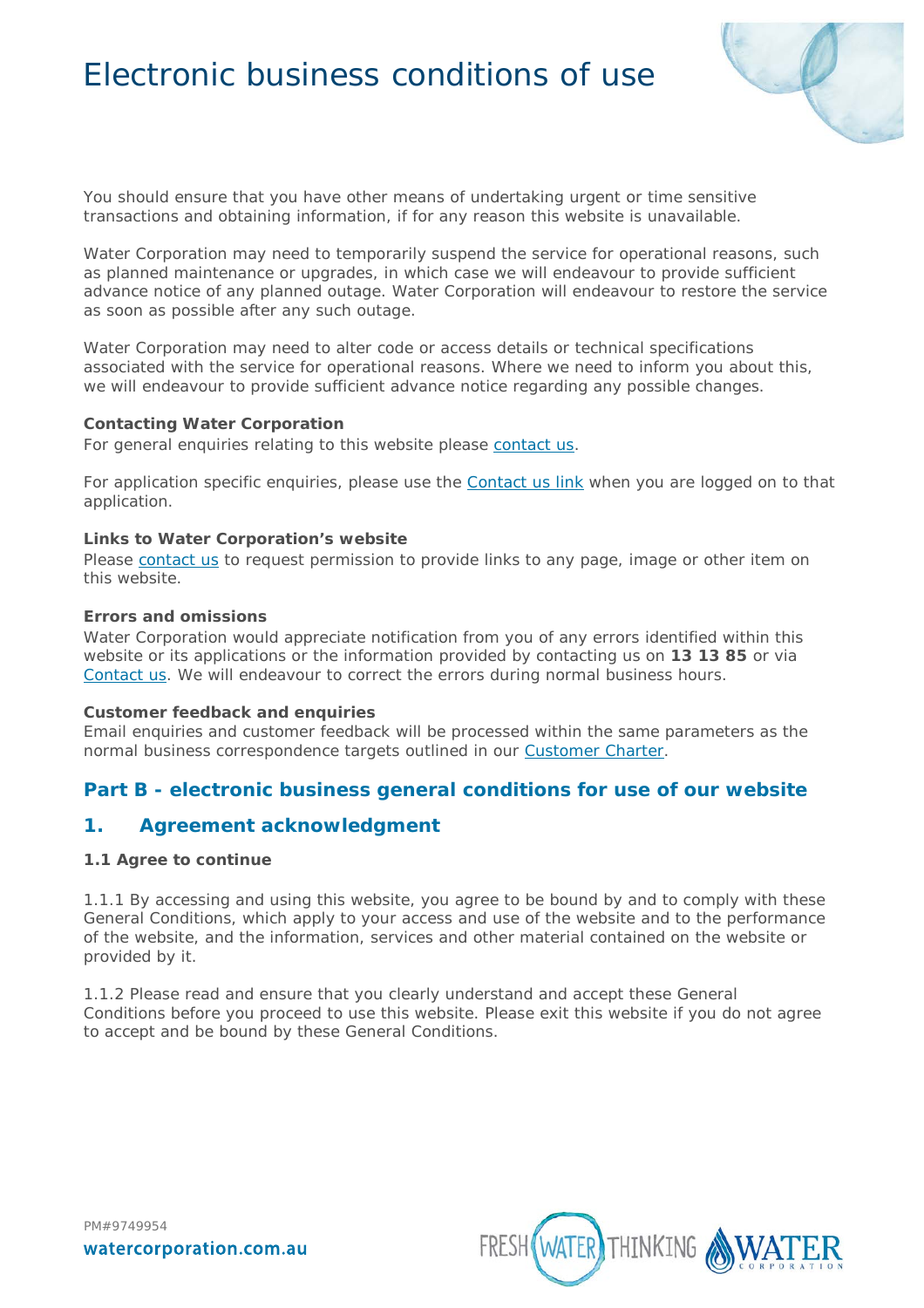

### **1.2 Definitions**

In these General Conditions:

**Application** means a specific application on the website for which authorisation is required for the use of that application.

**Authorised user** means a person who is authorised by Water Corporation by means of a unique username and confidential password to access and use specific specialised applications which are available on this website.

**General conditions** means these General Conditions for Use of Water Corporation's website.

**Material** means any document, information, data obtained from this website or any Application.

**Non repudiable** means authentication that with high assurance can be asserted to be genuine, and that cannot subsequently be refuted.

**Special conditions** means the specific conditions which apply for the use of an Application; User means any person using this website.

**Water Corporation**, **we**, **our** or **us** means Water Corporation a statutory body corporate created by the *Water Corporation Act 1995* (WA), its officers, employees and contractors.

**Website** means, unless otherwise stated, Water Corporation website operating under the registered domain of watercorporation.com.au as well as participating service providers required to perform a Water Corporation business function.

**You** or **your** means the person who accepts the General Conditions, either personally or on behalf of a company or other legal entity and includes, if acceptance is on behalf a company or other legal entity, the company or other legal entity's officers, employees, and agents.

### **1.3 Special conditions for applications**

Specific areas of the website provide specialised services, which are restricted to Authorised Users. In addition to the General Conditions, Special Conditions may apply for the use of those Applications. If any Special Conditions apply to the use of an Application, the Special Conditions will be advised to and must be agreed by the User as part of the authorisation process for that Application.

#### **1.4 Time and place of sending and receiving**

All interactions with Water Corporation, which occur through this website, are deemed to have been executed in the State of Western Australia. The time stamp of any interaction or transaction is defined at the time of sending from or receipt by Water Corporation's Web Server(s) which are set to Australian Western Standard Time.

#### **1.5 Governing law and jurisdiction**

The General Conditions and the Special Conditions are governed by and will be construed in accordance with the laws of the State of Western Australia and are within the exclusive jurisdiction of the Courts of Western Australia.

# **1.6 Freedom of information**

Refer to our policy: [Freedom of information statement](http://www.watercorporation.com.au/legal/freedom-of-information)

PM#9749954 watercorporation.com.au

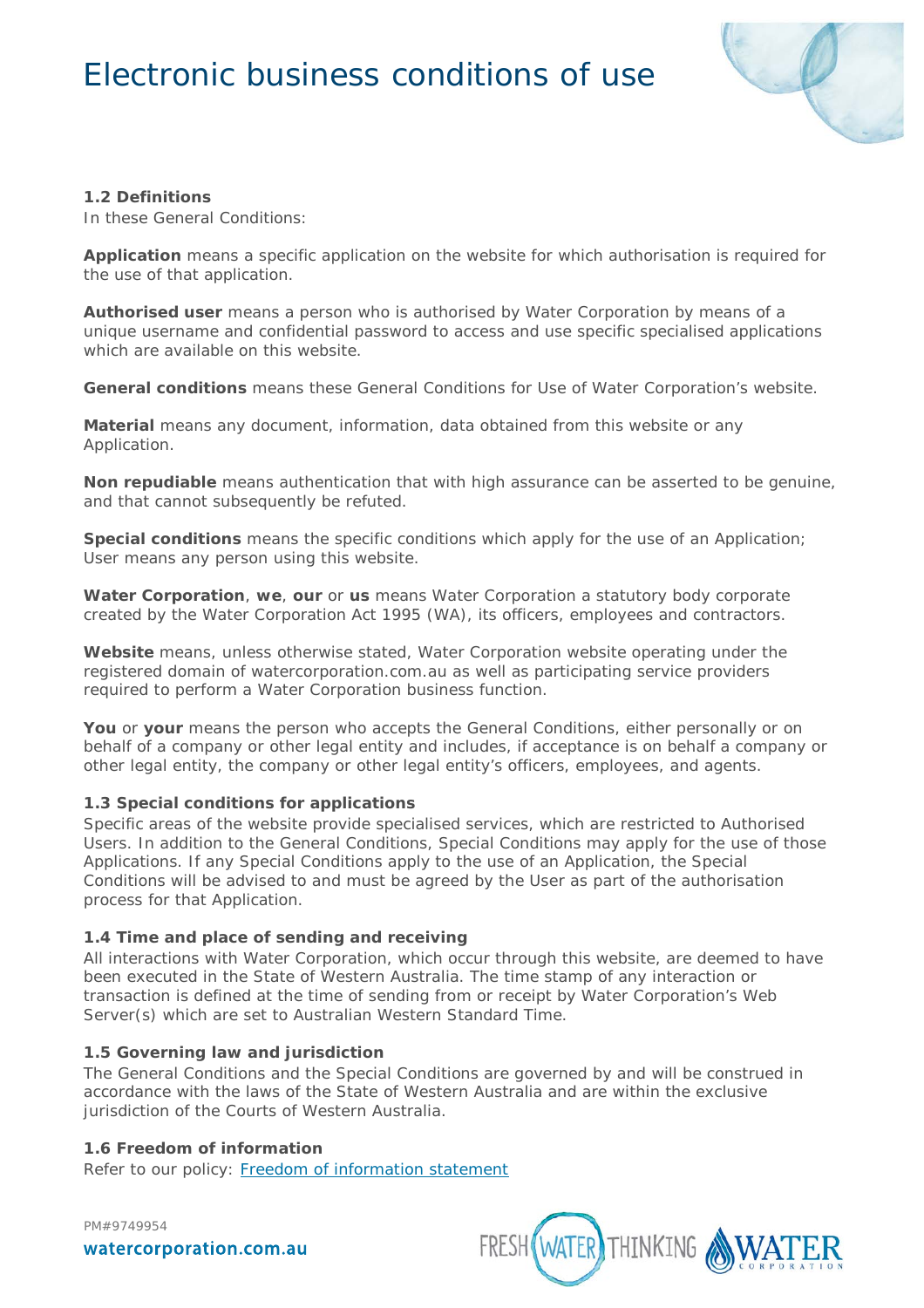

# **1.7 Privacy statement**

Refer to our policy: [Privacy Policy](http://www.watercorporation.com.au/legal/privacy)

# **1.8 Disclaimer**

Refer to our policy: [Website disclaimer](http://www.watercorporation.com.au/legal/website-disclaimer)

# **2. Access to information held by the Corporation**

# **2.1 General**

2.1.1. Water Corporation reserves the right to change these General Conditions from time to time at its sole discretion, and will advise you of these changes. In addition you are advised to:

- periodically check this section of the website to see if any of the changes affect you
- read the general information provided about this website, which describes the purpose of the website and provides other details about the website and general support arrangements.

2.1.2. Material is provided on this website on the basis that you will assess and verify the material and any representations or statements obtained from the website before use. Changes in circumstances, after material is placed on this website, may impact the accuracy of that material.

2.1.3. When Water Corporation grants you authentication and access privileges as an Authorised User, you agree to use the Application in a lawful, ethical and responsible manner and to follow any instructions provided by Water Corporation for the use of the Application.

# **2.2 Copyright**

2.2.1. Copyright in this website including the materials, online graphics, audio and video on this website, is vested in Water Corporation or affiliates and their respective copyright.

2.2.2. Apart from any fair dealing for the purposes of private study, research, customers feedback or as otherwise permitted under the *Copyright Act 1968* (Cwlth), no part of this website or the materials, online graphics or audio and video on this website may be reproduced or re-used for any commercial purpose without the prior written permission of Water Corporation. Please [Contact](https://www.watercorporation.com.au/about-us/contact-us) us to request authorisation.

### **2.3 Sharing of information – applications**

Where the authorised use of an Application provides permission to copy or receive data, use of that data must be in accordance with Water Corporation's intended purpose only and:

- you are bound by any specific copyright and non-disclosure requirements advised to and agreed by you, as part of the authorisation process for that Application
- must not be made available to persons other than those being the actual customer, project owner or those delegated appropriate responsibilities for that specific project by the actual customer or owner
- must not be re-published or quoted in an attempt to discredit Water Corporation, its officers, employees, contractors, customers and other stakeholders
- must not be used for resale for any gain or where gain is expected
- must respect the privacy rights of all parties impacted or which may have the potential to be impacted by the use or disclosure of the data as required by our [Privacy Policy.](https://www.watercorporation.com.au/legal/privacy)



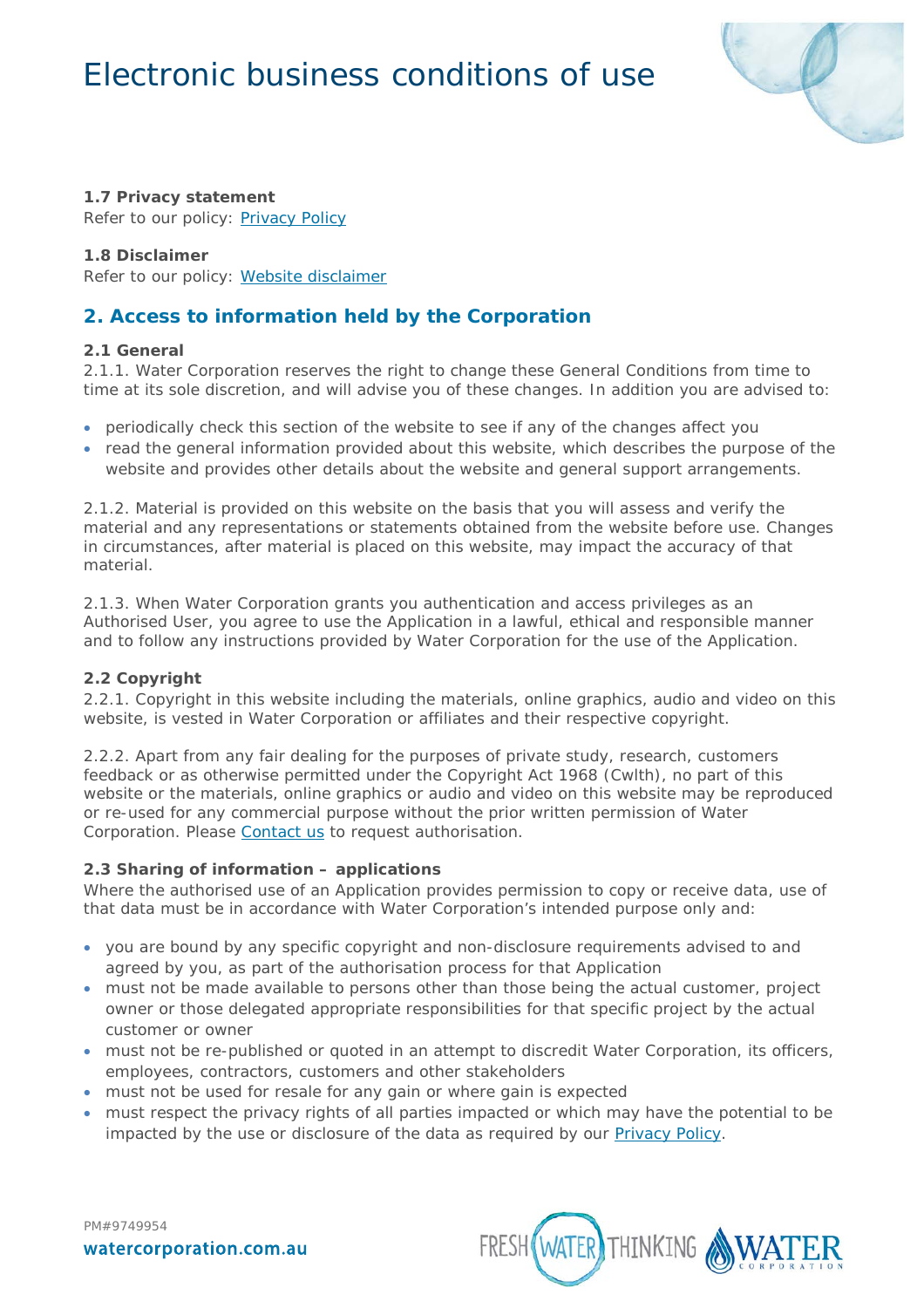

# **2.4 Links to and from other websites**

Water Corporation's website may have links to and from external internet sites. These external information sources are provided purely for convenience and are outside Water Corporation's control. Water Corporation does not:

- endorse or provide tacit or explicit approval of any material obtained from other websites
- warranty or assume any responsibility for the quality, accuracy, source, merchantability, fitness for purpose or any other aspect of the material on those websites, and you must make your own assessment regarding any material obtained from another website.

# **3. Accuracy of information**

#### **No liability and indemnity**

You waive and release and hereby agree to indemnify Water Corporation to the fullest extent permitted by law from any and all loss, damage, cost, charge, expense, diminution in value or deficiency of any kind or character that you pay, suffer or incur, or are liable for relating to or arising from your usage of or reliance on any material or advice obtained from this website or any associated Application.

# **4. Technical environment**

#### **4.1 Viruses**

4.1.1. We cannot guarantee that this application and any other information or material contained in, downloaded from or accessible, to be free from computer viruses or any other defect or error which may affect your software or systems. To protect your software and systems we suggest you install and implement your own system protection software.

4.1.2. Your transmission to Water Corporation will be examined for known viruses using Water Corporation's standard operating environment scanning and detection tools. Where a virus is detected in your transmission, the transmission may be rejected and will be deemed not to have occurred. Where a transmission is rejected, either:

- a transmission and/or transaction confirmation will not be received by you
- we will attempt to notify you by an agreed contact method (e.g. email) of the transaction failure.

You are advised, where a transmission failure has occurred, to clean and resubmit the transmitted data. Water Corporation will accept no liability if your transaction fails due to viral problems.

# **4.2 Security of data**

4.2.1. Water Corporation will take all reasonable precautions to protect the data, from misuse and loss and from unauthorised access, modification or disclosure, during transmission to Water Corporation or while stored on either our web server or on the web servers of parties engaged by Water Corporation to provide all or part of a service.

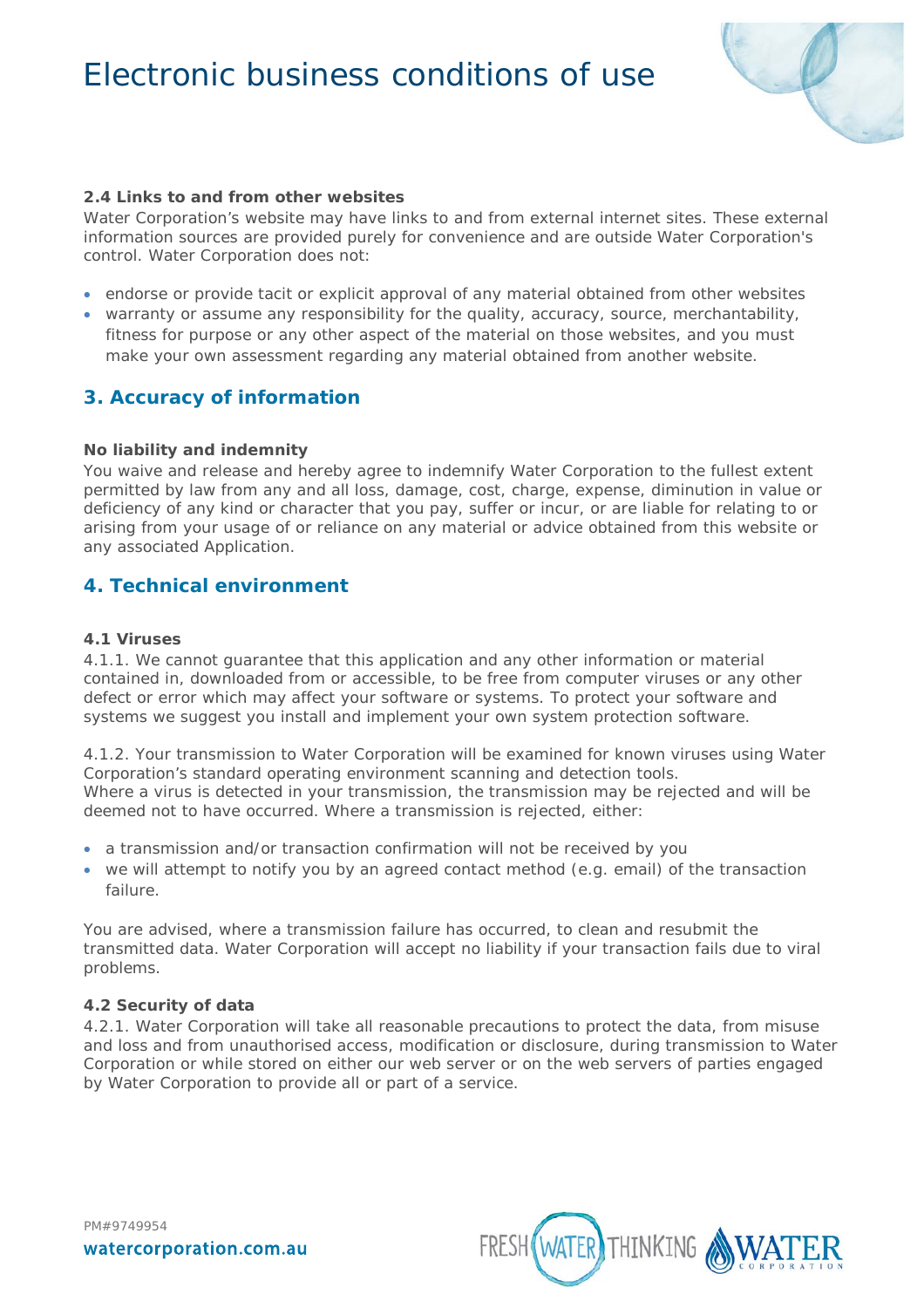

Our online security measures include, but are not limited to:

- encrypting data sent from your computer to our systems during Internet transactions and customer access codes transmitted across networks
- employing firewalls, intrusion detection systems and virus scanning tools to prevent unauthorised persons and viruses from entering our systems
- using dedicated secure networks or encryption when we transmit electronic data for purposes of outsourcing.

4.2.2. Should you suspect or become aware of a breach of security we ask that you immediately notify us (see [Contact us](https://www.watercorporation.com.au/about-us/contact-us) information) and suspend the use of all electronic communications until we are satisfied that appropriate steps have been taken to ensure the security of electronic communications with you.

#### **4.3 Data Backups**

Water Corporation undertakes electronic backup of its computer based systems for its own purposes but does not provide backup and recovery of data not required for its own purposes. We suggest that you implement your own backup and recovery facilities and procedures for data accessed from or transmitted to website and associated Applications.

#### **4.4 Encryption**

When your sensitive data, such as personal and financial records and payment methods are transacted, Secure Sockets Layer (SSL) encryption is used.

#### **4.5 Technical support**

You acknowledge that you are responsible for your own hardware and software and for your Internet connection and associated costs.

# **5. Access and authentication to an application**

#### **5.1 Establishing the individuals identity**

5.1.1 Where Applications on this website require an identifiable or non-repudiable interaction with you, we will, subject to your application being approved under clause 5.3.2, provide you with a unique username and confidential password to provide authentication, the combination of which identifies you to us and authenticates you as the person who you claim to be.

5.1.2 When access to use an Application is required by more than one person within your organisation, we require each of those persons to be identifiable and we will therefore provide, on application, a unique username and confidential password to each of those persons. Sharing of user accounts or disclosure of user names or confidential passwords is forbidden.

5.1.3 Responsibility for the confidentiality and use of your username and confidential password is vested with you. We ask that you immediately notify the Water Corporation if you become aware of the loss or theft or unauthorised use of your username and confidential password, following which, Water Corporation will as soon as reasonably possible, disable access to the Application for that username and issue you with a replacement.

5.1.4 Where your Application is authorised by us to be directly interfaced to a Water Corporation Application, we will treat that Application as if it is an Authorised User within your organisation. The person who is associated with that Username takes responsibility for all transactions made through that Application and is responsible for maintaining an audit trail and the provision of a secure access framework.

FRESH (WATER) THINKING

watercorporation.com.au

PM#9749954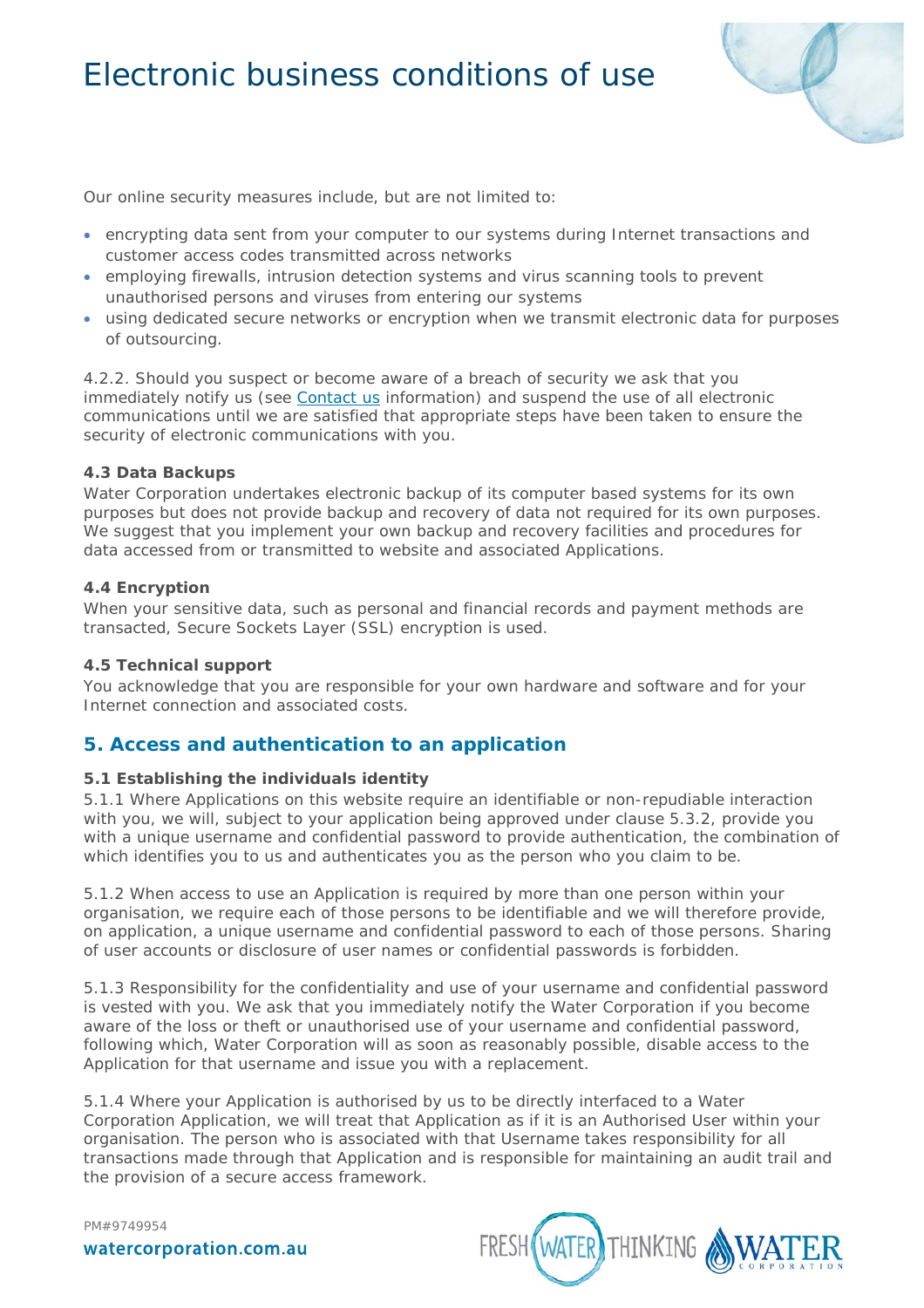

5.1.5 Some applications may force each user to change their password every month. Water Corporation will inform the Authorised User when their password has expired and is required to be changed.

### **5.2 Non-repudiation**

5.2.1 You agree that as an Authorised User of an Application:

- you are bound by any electronic communication which includes your username and password without any further inquiry on our part
- we can assume that any transaction or instruction received by way of an Application activated by an Authorised User's username and confidential password originates from that Authorised User and is a valid transaction or instruction which cannot be reversed.

5.2.2 Transactions executed by an Authorised User will be captured and retained by Water Corporation on a "transaction log" and will include all instructional and financial interactions received from the Authorised User. In the event of any dispute you, as an Authorised User, hereby agree to accept the Water Corporation's transactional log as conclusive evidence of instructional and financial interactions made by you with the Water Corporation.

# **5.3 Request for access**

5.3.1 Water Corporation content on this website is available to the public. Where authorised access is required to a non-public Application, specific instructions on how to apply for that authorisation and an application form will be provided. Authorised access to an Application is only available to individuals or an Authorised User within a company or other trading entity (and not the company or other trading entity).

5.3.2 In submitting an application for access to an Application as an Authorised User, you:

- acknowledge that you have read, understood the application form and all of its attachments
- have provided details, with your application form, of previous or current access privileges which have been granted by Water Corporation and have disclosed any reasons for the cancellation of those privileges if this has occurred
- acknowledge that you have read and agree to be bound by these General Conditions and any Special Conditions which apply to the Application for which authorised access is be sought
- agree that the information provided in your Application is accurate, complete and not misleading and that Water Corporation may rely on that information until we receive notice of any change from you.

5.3.3 Water Corporation reserves the right to refuse any application made at its discretion without having to give reasons for that refusal.

### **5.4 Revoking access**

Water Corporation reserves the right, at its sole discretion, to immediately suspend or terminate your access to and use of the website or to revoke your authorised use of any Application available through this website at its discretion.

This discretion is likely to be exercised in the following circumstances: